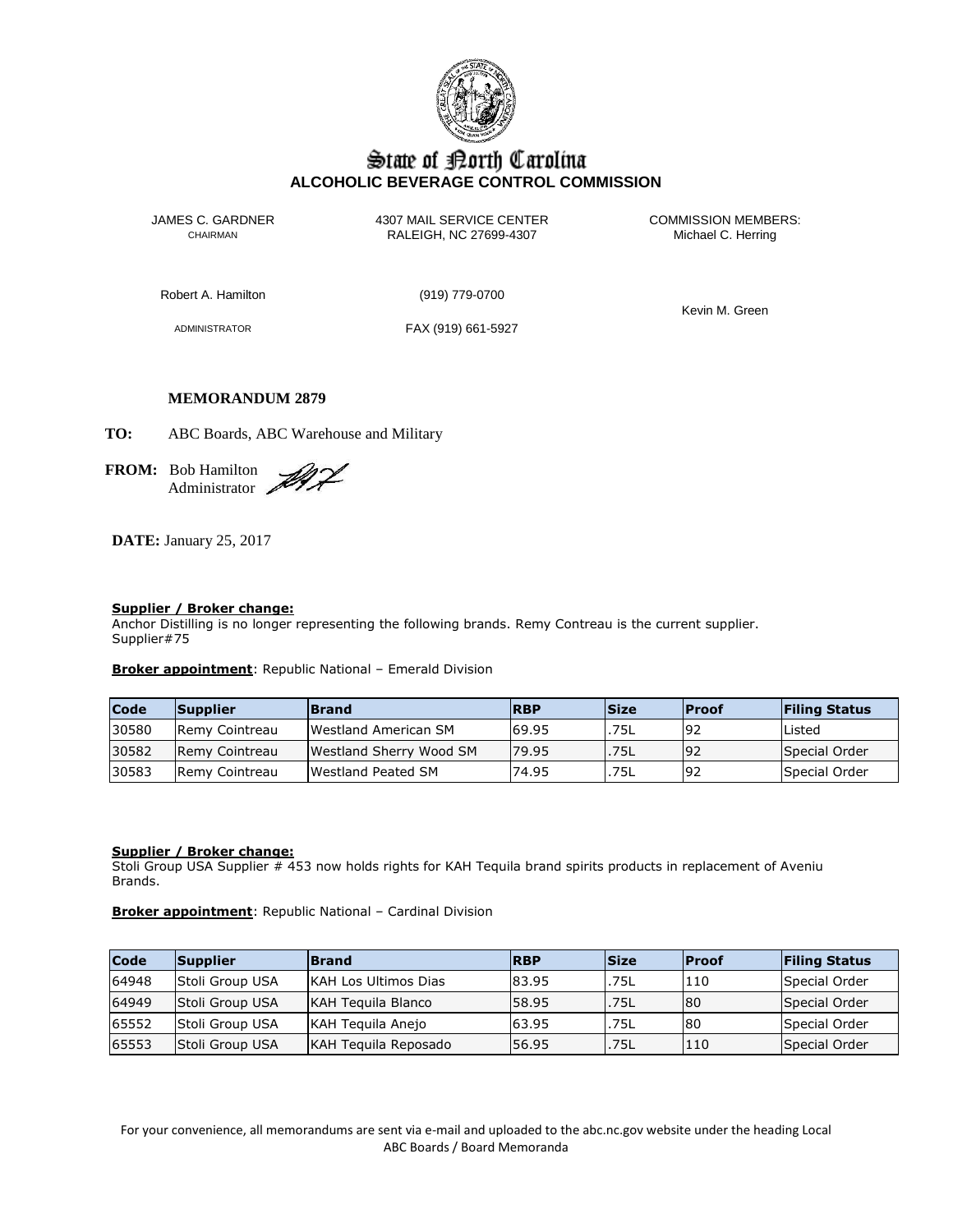#### **Supplier / Broker change:**

Edrington Americas Supplier # 465 is now representing the following tequila brands. Partida Tequila was the former supplier

**Broker appointment**: Republic National – Emerald Division

| Code  | Supplier           | <b>Brand</b>             | <b>RBP</b> | <b>Size</b> | <b>Proof</b> | <b>Filing Status</b> |
|-------|--------------------|--------------------------|------------|-------------|--------------|----------------------|
| 65005 | Edrington Americas | Partida Teguila Blanco   | 48.90      | .75L        | 80           | Special Order        |
| 65561 | Edrington Americas | Partida Teguila Anejo    | 59.80      | .75L        | 80           | Special Order        |
| 65563 | Edrington Americas | Partida Teguila Reposado | 53.60      | .75L        | 80           | Special Order        |

#### **Supplier change:**

Park Street Imp/ House Spirits Supplier #432 is the current supplier for the following products. Former supplier was Davos Brands. The broker is ABC Commission until further notice.

| <b>Code</b> | <b>Supplier</b>                                         | <b>Brand</b>                                                   | <b>RBP</b> | <b>Size</b> | <b>IProof</b> | <b>Filing Status</b> |
|-------------|---------------------------------------------------------|----------------------------------------------------------------|------------|-------------|---------------|----------------------|
|             |                                                         | 31425 Park St Imp/House Spirits Westward Straight Malt Whiskey | 50.00      | .375L       | 90            | Special Order        |
|             | 62276 Park St Imp/House Spirits Krogstad Festiq Aquavit |                                                                | 25.30      | .75L        | 80            | Special Order        |
| 62277       | Park St Imp/House Spirits Krogstad Gamel Aquavit        |                                                                | 39.95      | .75L        | 84            | Special Order        |

#### **Supplier change:**

The correct supplier for Fris vodka is Sazerac Co. Supplier # 78 **Broker:** SGWS - ACES

| <b>Code</b> | Supplier          | <b>Brand</b>          | <b>RBP</b> | <b>Size</b> | <b>IProof</b> | <b>Filing Status</b> |
|-------------|-------------------|-----------------------|------------|-------------|---------------|----------------------|
|             | 46640 Sazerac Co. | Fris                  | 17.95      | 1.75L       | 80            | Listed               |
|             | 46641 Sazerac Co. | Fris                  | 9.95       | .75L        | 80            | Listed               |
|             | 46653 Sazerac Co. | lFris Blueberry Vodka | 11.05      | .75L        | 70            | Special Order        |

#### **Supplier change:**

Catoctin Creek Distilling Co. has appointed Park Street Imports as the sole source of supply for their products. Park St. Imp. / Catoctin Creek Distilling Supplier #549 effective immediately **Broker:** SGWS - ACES

| Code Supplier                                                         | <b>Brand</b>                                                                       | <b>RBP</b> | <b>Size</b> |    | <b>Proof</b> Filing Status |
|-----------------------------------------------------------------------|------------------------------------------------------------------------------------|------------|-------------|----|----------------------------|
| 22480 Park St Imp/Catoctin Creek Dist   Catoctin Creek Roundstone Rye |                                                                                    | 142.95     | .75L        | 80 | Listed                     |
|                                                                       | 49488 Park St Imp/Catoctin Creek Dist   Catoctin Creek 1757 Virginia Brandy 149.95 |            | .75L        | 80 | Special Order              |

#### **Supplier / Broker change:**

Park Street Imports / Back Bar Supplier # 580 is now the supplier for the following brands. These brands were moved from MHW.

The broker is ABC Commission until further notice.

| $\mathsf{Code}$ | Supplier | <b>Brand</b>                                                | <b>RBP</b> | <b>Size</b> | <b>Proof</b> | <b>Filing Status</b> |
|-----------------|----------|-------------------------------------------------------------|------------|-------------|--------------|----------------------|
| 62240           |          | Park St Imp/Back Bar Sotol Por Siempre Wild Harvested Sotol | 38.05      | .75L        | <b>90</b>    | Special Order        |
| 62387           |          | Park St Imp/Back Bar Giffard Banane du Bresil Premium       | 32.45      | .75L        | 50           | Special Order        |
|                 |          | 62388 Park St Imp/Back Bar Giffard Creme de Pamp Rose       | 28.60      | .75L        | 32           | Special Order        |
| 62389           |          | Park St Imp/Back Bar China China Bigallet Liqueur           | 39.55      | .75L        | 80           | Special Order        |

For your convenience, all memorandums are sent via e-mail and uploaded to the abc.nc.gov website under the heading Local ABC Boards / Board Memoranda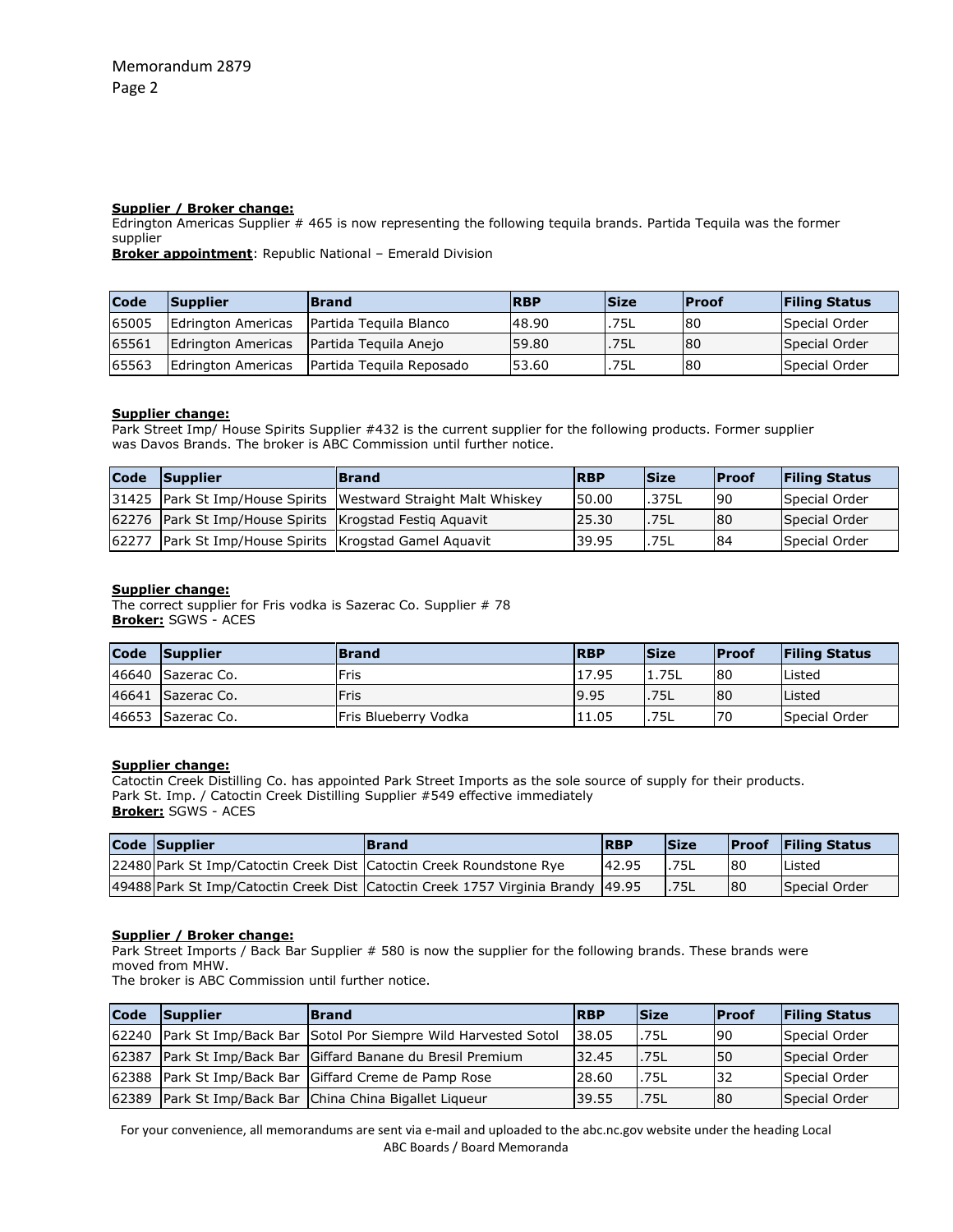### **Pricing change, reminder:** effective February 1, 2017

| Code  | <b>Supplier</b>  | <b>Brand</b>    | <b>Cost Less Bailment</b> | <b>Size</b> | <b>RBP</b> | <b>Filing Status</b> |
|-------|------------------|-----------------|---------------------------|-------------|------------|----------------------|
| 27001 | Beam Suntory (6) | <b>Booker's</b> | 222.82                    | .75L        | \$69.95    | Listed               |

### **Filing Status Change:**

Kahlua Mocha is no longer being produced.

| Code  | <b>Supplier</b> | <b>Brand</b> | <b>RBP</b> | <b>Size</b> | <b>Proof</b> | <b>Filing Status</b> |
|-------|-----------------|--------------|------------|-------------|--------------|----------------------|
| 21188 | Pernod Ricard   | Kahlua Mocha | 0.95       | 50ML        | 40           | Discontinued         |
| 63172 | Pernod Ricard   | Kahlua Mocha | 19.95      | .75L        | <b>40</b>    | Discontinued         |

**Code change, reminder**: removed from Boutique, Code 00416 to regular listing

| <b>Code</b> | <b>Supplier</b>                              | <b>IBrand</b> | <b>RBP</b> | <b>Size</b> | <b>Proof</b> | <b>Filing Status</b> |
|-------------|----------------------------------------------|---------------|------------|-------------|--------------|----------------------|
|             | 43374 Bottle Tree Beverage Co. Cathead Vodka |               | 20.95      | .75L        | 80           | Listed               |

### **Additional SPA for March:**

| <b>Month</b> | Code  | <b>Brand</b>        | <b>Current CCLB</b> | <b>SPA</b> | <b>Net CCLB</b> | <b>Net Bottle Price</b> |
|--------------|-------|---------------------|---------------------|------------|-----------------|-------------------------|
| 3/1/2017     | 46898 | IDouble Cross Vodka | 10.06ء              | 19.33      | 90.71           | 28.95                   |

### **UPC / Shipping Container Code changes**:

Sazerac Co. changed UPC and SCC to the following.

| Code  | Brand                  | Size  | <b>UPC</b>   | <b>SCC</b>     |
|-------|------------------------|-------|--------------|----------------|
| 25552 | Weller Special Reserve | 1.75L | 088004025724 | 10088004024236 |

### **UPC / Shipping Container Code changes**:

changed UPC and SCC to the following.

| Code  | Brand            | Size     | UPC          | <b>SCC</b>     |
|-------|------------------|----------|--------------|----------------|
| 62990 | Bareniager Honey | フロー<br>. | 080368533006 | 10080368533003 |

## **UPC / Shipping Container Code / Cases Per Pallet changes:**

| Code | Size<br><b>IBrand</b>      |      | UPC           | <b>SCC</b>     | <b>Cases per Pallet</b> |
|------|----------------------------|------|---------------|----------------|-------------------------|
|      | 63008 Feeney's Irish Cream | .75L | 0088004024772 | 10088004024779 | 55                      |

For your convenience, all memorandums are sent via e-mail and uploaded to the abc.nc.gov website under the heading Local ABC Boards / Board Memoranda